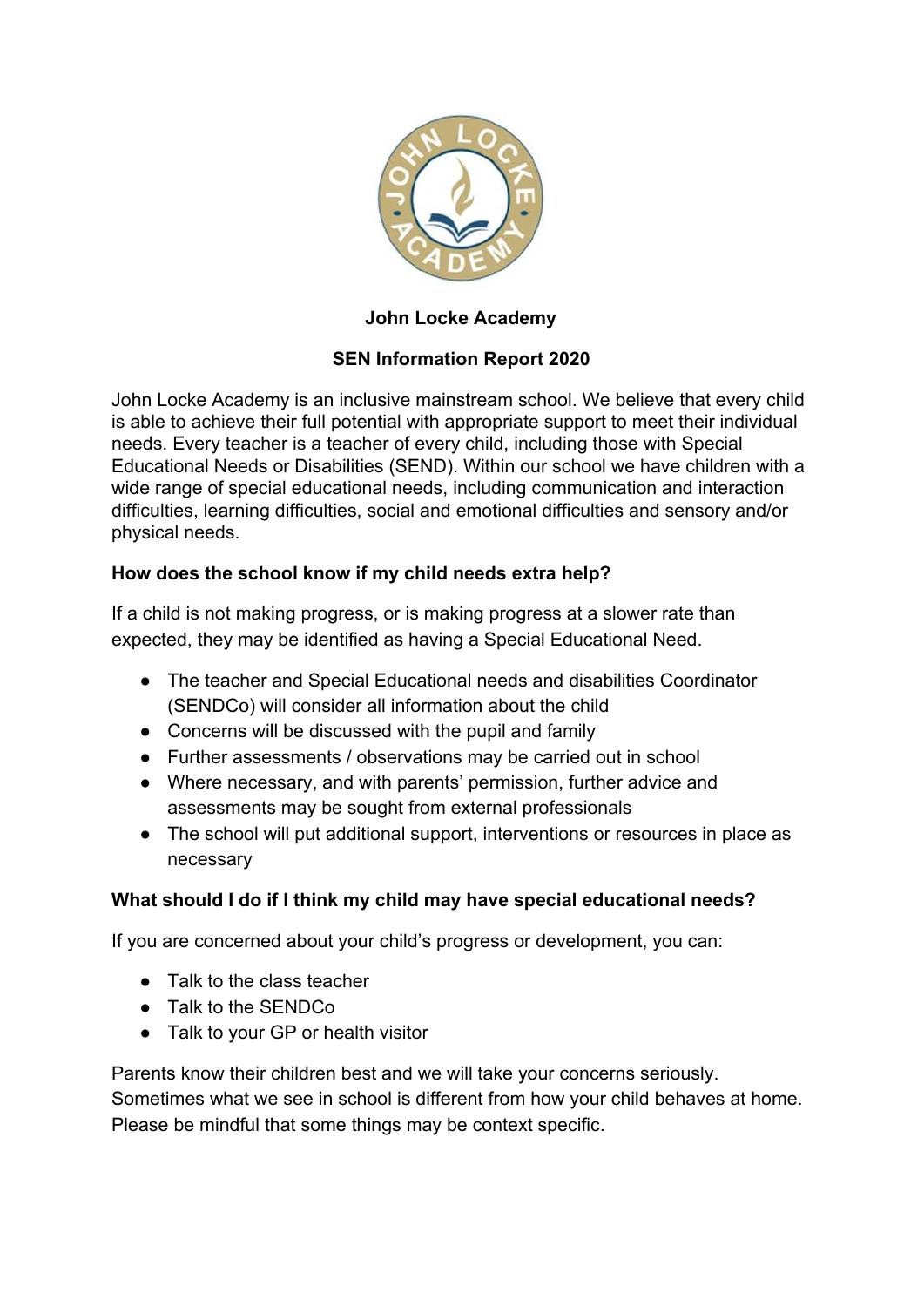If your child has already been identified as having SEND, it is your responsibility to let the school know so that the provision may be put in place.

# **How will the staff support my child?**

The class teacher is responsible for the progress of all children in the class. At times, additional support staff support the progress of pupils with SEN needs in addition to the teacher.

Support is provided in a number of different ways depending on the needs of the child. It might include:

- Differentiated resources or equipment to help children learn
- Additional support in lessons or at lunch and break times
- Extra support to help children access lessons, such as pre-teaching subject vocabulary
- Smaller groups or individual teaching for some areas
- Additional interventions to help with reading, writing, maths, motor skills or social skills
- Extra emotional support or help with behaviour
- A bespoke workstation
- Before or after school clubs to help support learning

# **How will we know how my child is doing and how will you help me to support my child's learning?**

The progress of all pupils is reviewed at least half termly, so that we can check they are making good progress and see if there is anything else we need to do. The class teacher or SENCo is always happy to talk to you about how your child is doing and what you can do to help. If a child has very complex needs, they may have a home school link book, so that you can share information with school staff and let teachers know how they are getting on at home. In current circumstances, during the COVID pandemic, we might set up an online home-school communication log, rather than a physical communication book.

Children with a high level of need have SEN support plans or APDRs (Assess, Plan, Do, Review plans) which are reviewed at least termly. These show what extra help the child is getting and how it is impacting on their learning. We may also use Target Ladders to track the progress of children with complex needs.

The school regularly reviews how well all pupils with SEN are doing. There is a governor with responsibility for SEN and inclusion, and the SENCo feeds back on all SEN matters to TEFAT on a regular basis.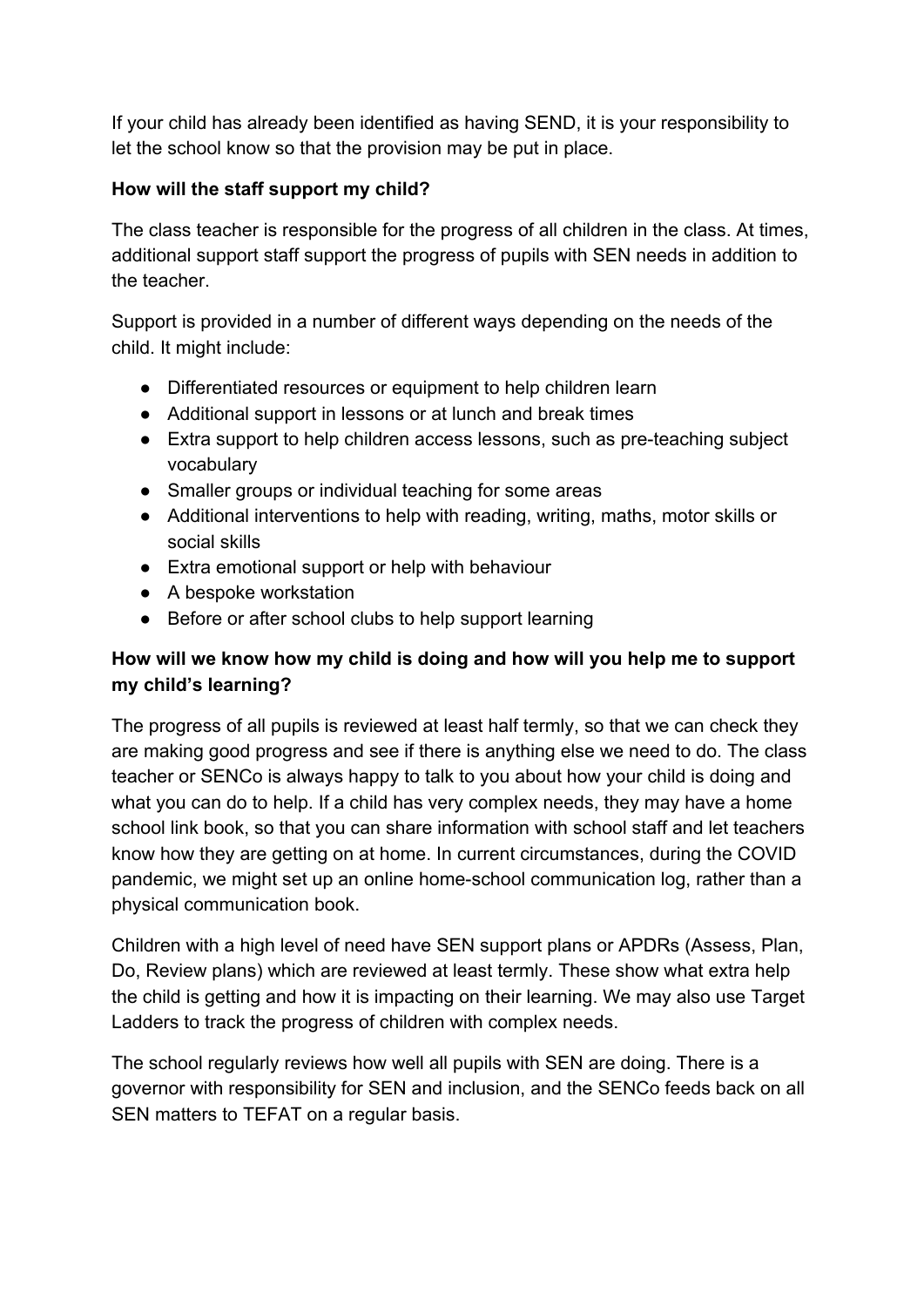## **How will the curriculum be matched to my child's needs?**

All children learn a similar curriculum, but we may adapt or modify it so that it is more suitable for your child. This might mean using different resources to make it more accessible, or working on the same areas but at a different level from peers. We always try and make the curriculum as interesting and as relevant as possible for our pupils.

# **How is the decision made about the type and how much support my child will receive?**

The SENCOs are responsible for planning provision across the school. This is done by looking at the needs of all children with SEN, and the resources we have available. Children with the highest level of need will receive the most support. Some children will need support in some areas and not in others.

A few children will need additional support which the school is unable to provide in its entirety. These children may have an Education Health Care Plan (EHCP) which is issued by the local authority where the child lives. This provides additional funding which is attached to the individual child and used to support their learning. The school has little control over the level of funding assigned - the final decision lies with the LA.

The school has to report on the progress children make towards the targets in their EHC plans. However, the LA does not prescribe how a school uses the additional funds received. It is not best practice to use 1:1 support as a matter of course. The LA does not expect 1:1 support in mainstream schools - they expect schools to make best use of any additional funding to support pupil progress.

# **How will my child be included in activities outside the classroom including school trips?**

Trips, after-school clubs and other experiences are an important part of life at JLA. We do our best to ensure that all children are fully included. We take the needs of pupils into account when planning trips and events. Where necessary, we will make reasonable adjustments so that all children can participate, such as providing extra adults or alternative means of transport. Sometimes we will give priority to after school clubs for children we think will benefit the most from a particular experience.

If your child has an identified SEN, please speak with the class teacher well in advance of any trip if you believe reasonable adjustments will need to be made to accommodate your child.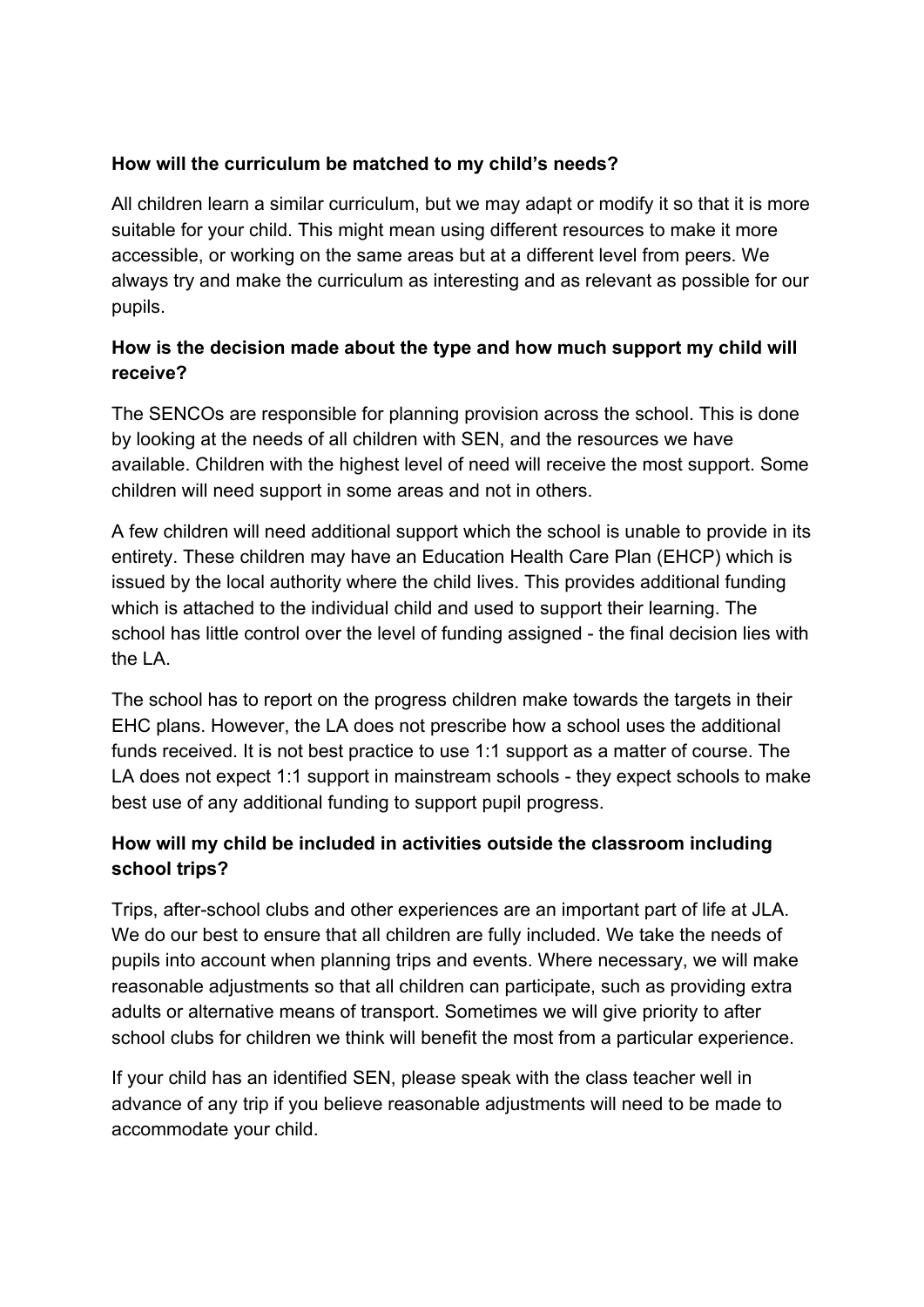# **What support will there be for my child's overall well-being?**

We believe that confident and happy children achieve best. Our staff know the children well and are quick to act if they see that something is wrong. All teachers receive training in Mental Health Awareness and our values based curriculum help to underpin positive attitudes. We teach our children to ask for help if they are unhappy or worried, and to look out for each other. Pupil feedback is noted during Circles Times, Pow-wows and during Personal, Social Health and Citizenship Education (PSHCE) sessions. We also gather pupil feedback regarding the curriculum and other aspects of school life. Children with EHC plans also contribute to their annual reviews where possible.

We have many different activities at lunchtime so that children have a choice about where and what they play. We have two play leaders in addition to the lunchtime supervisors.

We have very high expectations of children and the way they behave. Where children are experiencing difficulties with behaviour, there is a clear plan for support. We will always try to find out why children are behaving inappropriately, and give them help to improve. We will also talk to families about how they can help.

The welfare team (led by Mrs Marsh) co-ordinates the care for children with serious medical needs or allergies. Children with significant health needs, such as severe allergies, diabetes or acute asthma, will have a care plan agreed with medical professionals and parents / carers. It is the responsibility of parents to ensure that appropriate medication and / or medical equipment is in school.

# **What specialist services and expertise are available at or accessed by the school?**

The school has access to a wide range of expertise. The SENDCo, Vice Principal and Reception lead teacher all have the national Senco qualification. Several staff members are members of the British Psychology Society. We have several members of staff who hold specific high-level qualifications for language and literacy support.

Many of our teachers have a wide range of leadership experience and have led initiatives both locally and nationally.

We are a **SCERTS** school - [SCERTS](http://scerts.com/) focuses on building competence in Social Communication and Emotional Regulation through the use of relevant and specific Transactional Supports. As a Scerts school we aim to deliver a broad and balanced curriculum, enabling learners to achieve outcomes by ensuring they are emotionally and actively engaged in their learning.

We have access to a wide range of external agencies locally, including: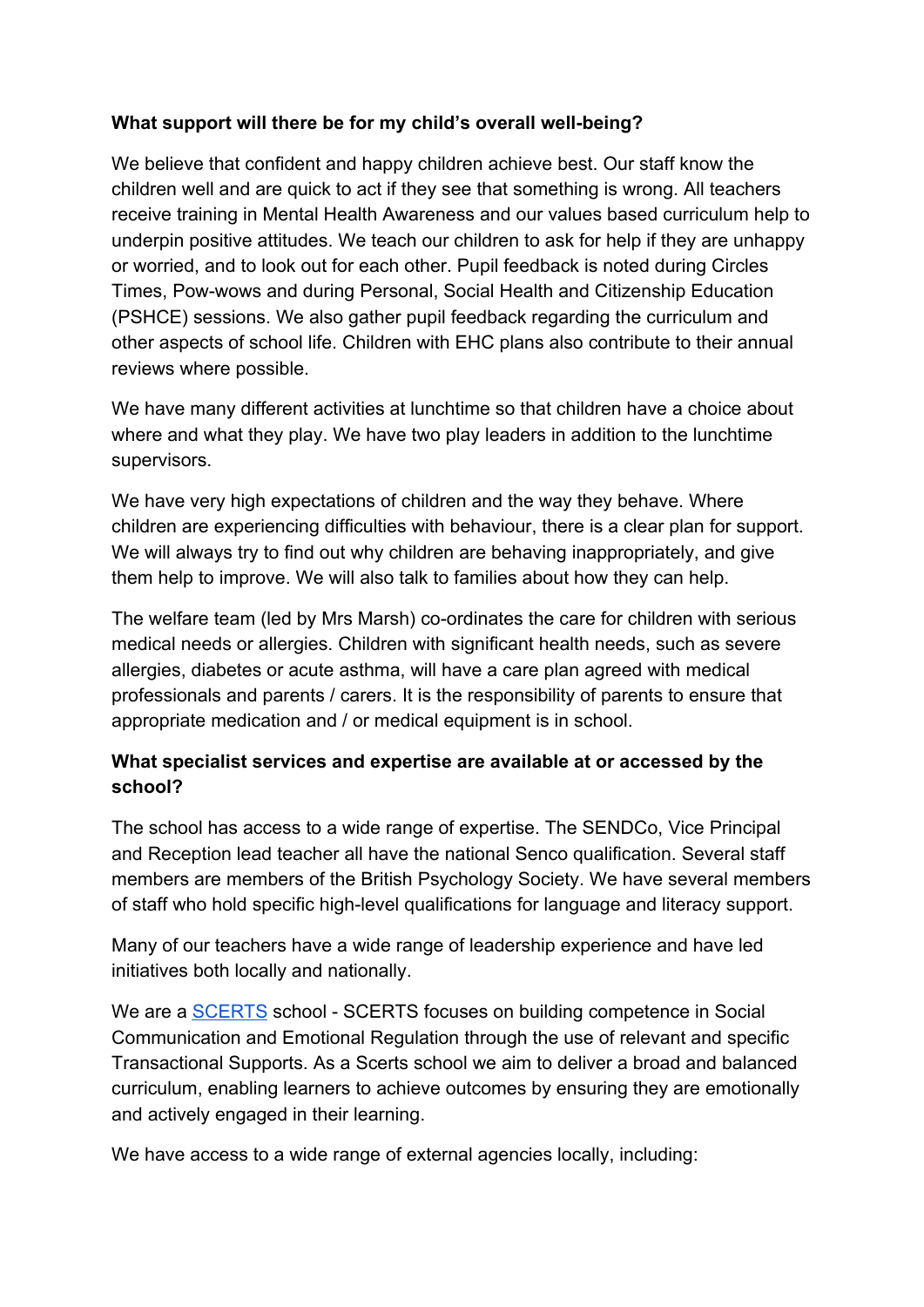**Health** – School nurse, Child Development Centre, Audiology, Speech and Language Therapy, Occupational Therapy, Physiotherapy, CAMHS (Child and Adolescent Mental Health Service).

**Education** – Private Educational Psychologist, Inclusion Team (advisory teachers for SEN), TEFAT regional SEND lead.

**Social Care** – Children and Families, Family Support Workers, CAF team.

**Social and emotional well-being** - We also buy in additional support from Play Therapists and Emotion Coaches and a Counsellor. These are predominantly to support and deal with in-school issues that are preventing a child from making academic progress.

Waiting lists for these additional services are managed by the school. Parents can ask for a child to be referred but it is at the school's discretion. These are funded from the school budget and often parents will need to access (Counselling and Mental Health Services (CAMHs) and counselling services via their own GP.

# **What SEN training have the staff had?**

We have a rolling programme of staff training on how best to support the most frequent special educational needs. In the past three years our staff have had training on:

- Supporting children with autism spectrum conditions (ASC)
- Autism Education Trust Module Good autism practise
- EAL Working with beginner EAL learners and effective writing strategies to support EAL learners
- Adapting the classroom environment and learning opportunities to meet the needs of pupils with SEN
- Supporting children with speech and language difficulties
- Supporting children with specific learning difficulties (SpLD)
- Dyslexic support in the classroom
- Diabetic Training
- Managing allergies and Epipen training
- Lego therapy
- Attention Hillingdon
- Sign along training
- Identifying and supporting social, emotional and mental health needs in children and young people
- Keyworking, My Support plans and TAC / TAYP
- Early Help Assessment to support our families get the right help they need
- Family Engagement Level 1
- An introduction to SCERTS and Zones of Regulation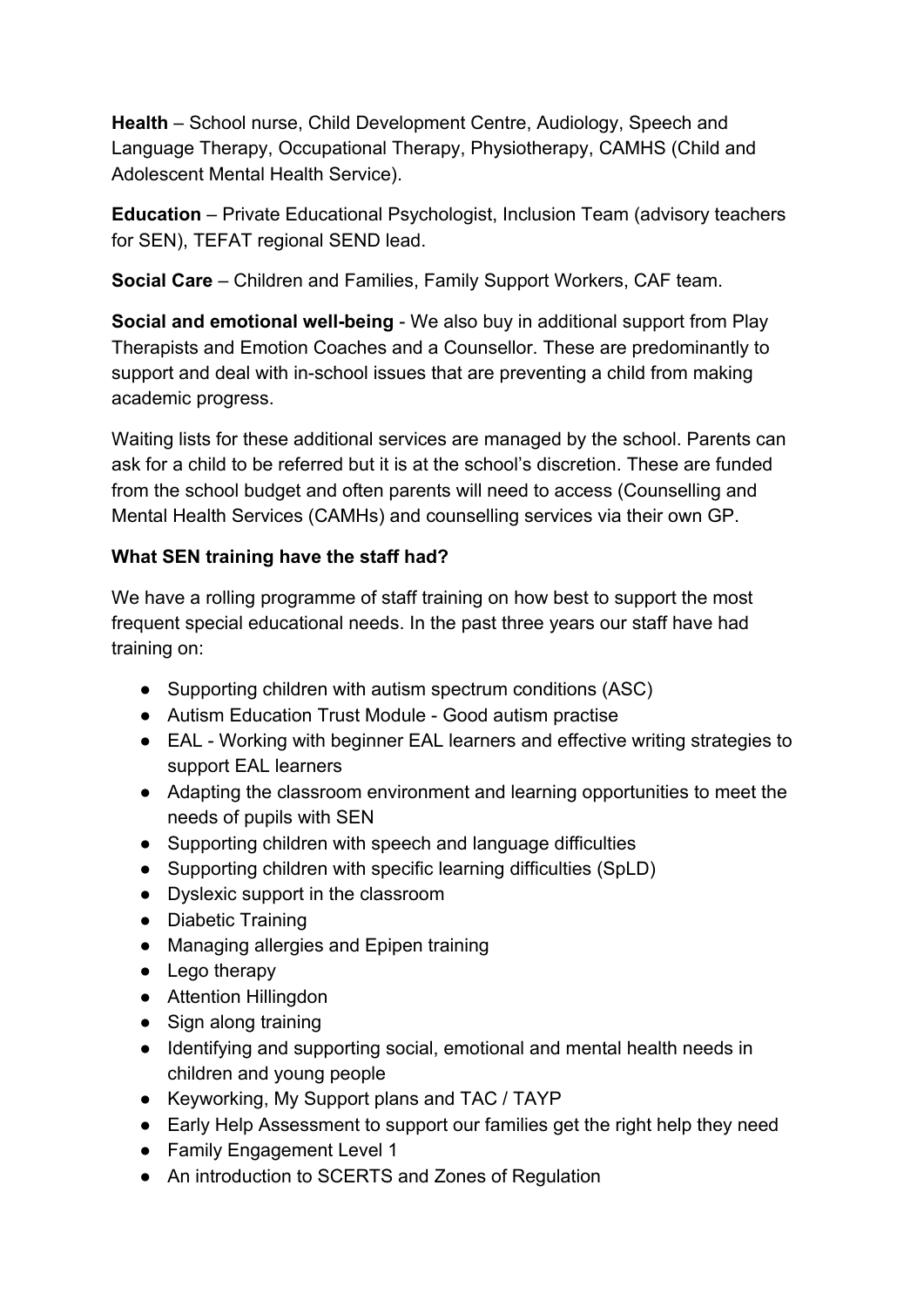● Team Teach, training in positive behaviour management

Staff working with particular groups or individuals also attend specific training relevant to their particular role. Additional training is undertaken if any child comes to school with a need or condition we do not have previous experience of. A yearly support staff conference largely focuses on supporting children with SEND.

### **How accessible is the school both indoors and outdoors?**

John Locke is a modern purpose built school which makes it easily accessible for people with mobility difficulties or in wheelchairs. Disabled toilet facilities are available on both floors, and there are dedicated parking spots close to the school entrance in the lower playground.There is a lift between floors. We make every reasonable effort to provide additional or different resources, equipment or arrangements for children who need them, budget permitting.

There are a range of rooms available for learning. All our classes have breakout areas so that children can work in smaller groups or in a quieter less distracting environment. Individual workstations can be set up for children who need them.

We also have access to specialist advisory teachers who can help us support children with specific needs, such as autism, physical needs or visual or hearing impairments. These are organised via Hillingdon LA.

# **How are parents involved in the school? How can I get involved?**

Please call or email the school to make an appointment to speak to the class teacher or SENCo. Appointments can be made with the class teacher, phase leader or a member of the senior leadership team if you have anything you wish to discuss. Parent teacher meetings are held termly.

We hold regular coffee mornings and family events and a number of parents work as volunteers in the school. Parents are also represented on our governing body. If you would like to get involved, just talk to a member of staff.

We have a complaints policy in place if you have any concerns you wish to discuss. In the first instance, you should talk to the class teacher or SENCo. We can resolve issues via conversation and mutual understanding.

# **How will the school prepare and support my child to join the school, or transfer to a new setting?**

Before your child starts at the school, we will talk to you about the best way to support them in settling in. We might visit your child in their current setting and speak to staff about strategies that have worked well that we can adapt in our setting. Some children start on a part-time timetable, if the behaviour or needs of the child